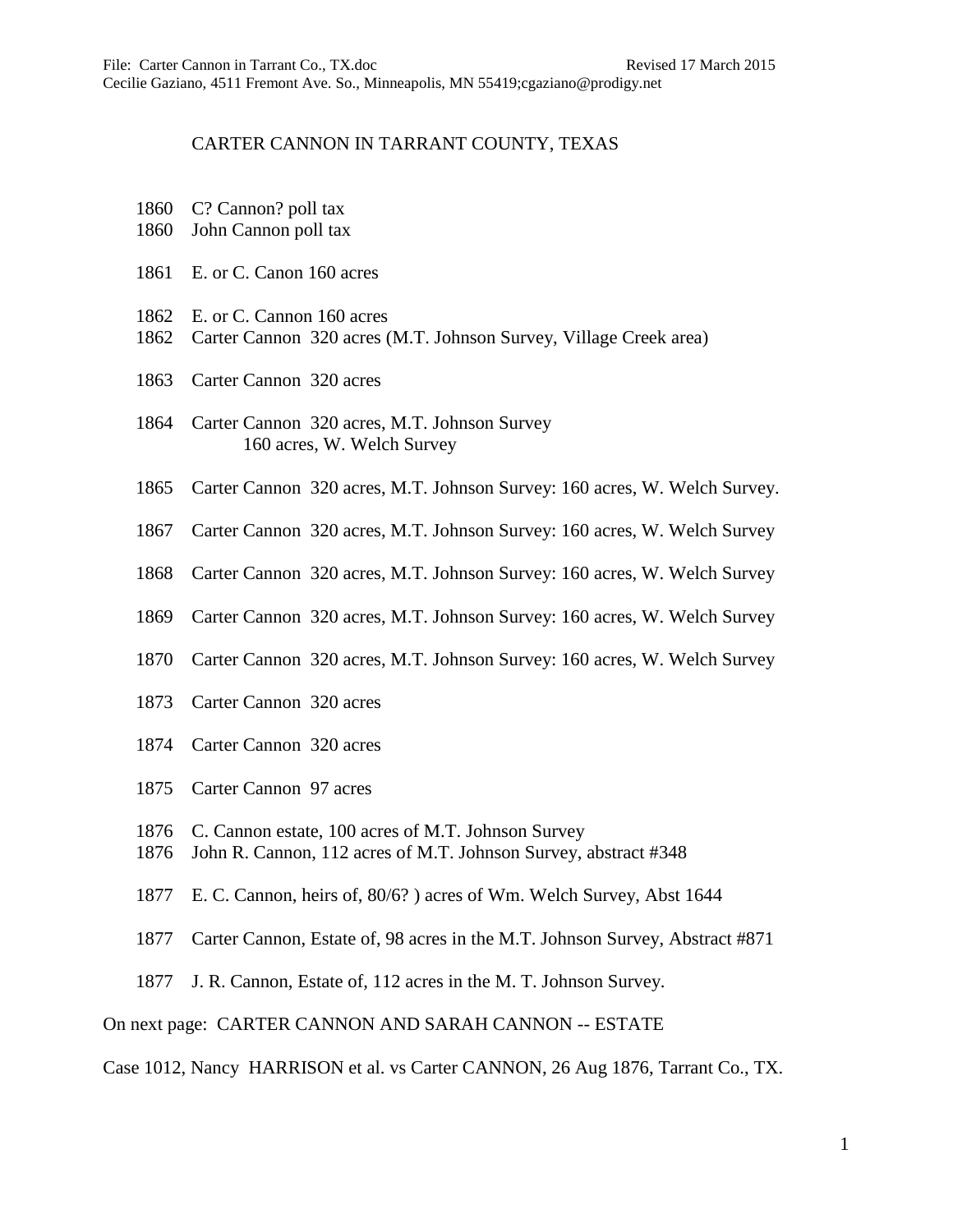## CARTER CANNON AND SARAH CANNON -- ESTATE

## **Case 1012, Nancy HARRISON et al. vs Carter CANNON, 26 Aug 1876, Tarrant Co., TX.**

NOTES FROM RESEARCHER, Weldon Hudson, Fort Worth, TX, February 1992: It is apparent that this case filed by **Nancy HARRISON** was filed before the Tarrant County Courthouse fire in 1876. The original petition to the court was lost in the fire. We pick up on the suit with this document. It states that **Nancy** won a \$1,713.50 judgment against **Carter CANNON**. It appears to me that **Carter Cannon's** deceased wife was name of **Sarah**. It also appears to me that the primary purpose of this document is to divide the land involved in the estate between the heirs at law for their mother's part. Also giving **Carter Cannon** 95 acres as his share in the division. On page 276 is a plat showing the division. My analyses show the following division:

| Lot No. 3 Carter CANNON        | 98 acres   |
|--------------------------------|------------|
| Lot No. 1, 4 Nancy R. HARRISON | 20 acres   |
| Lot No. 4 Nancy R. HARRISON    | 49 acres   |
| Lot No. 2 John R. CANNON       | 42.5 acres |
| Lot No. 5, 6 Elizabeth GOIN    | 115 acres  |
| Lot No. 1 E. C. CANNON dec'd   | 80 acres   |
|                                | 404.5      |

 However, near the bottom of page 272 is a list of 5 heirs who are entitled to Carter CANNON's estate.

- 1/5 **Nancy and D. C. HARRISON**
- 1/5 **Elizabeth GOIN** and **William GOIN**
- 1/5 **John R. CANNON**
- 1/5 Heirs of **E. C. CANNON**, deceased
- 1/5 Heirs of **Patsy BARNS**, deceased

The document itself states the original judgment was lost in the Tarrant Courthouse fire of 29 Mar 1876. Its date was July Term 1875, **Nancy HARRISON** et al vs. **Carter CANNON**.

The judgment was to be satisfied by acting as a lien with interest of **Carter Cannon** on a tract of land upon which he resided, 640 acres of the M. T. Johnson Village Creek survey in Tarrant Co., TX. **Carter Cannon** received interest in the East half of the 640 acres. The heirs of **E. C. CANNON** dec'd, **John R. CANNON, Elizabeth GOIN**, and the heirs of **Patsy BARNS** deceased all had community interest in this east half of the 640 acres, each to get one-fifth. They are all also referred to as "the said heirs of **Sarah CANNON** decd."

The 320 acres in the M. T. Johnson survey and 320 acres of the William Welch survey (north onehalf) make up the 640 acres mentioned. Land descriptions are given.

The heirs of **Patsy BARNS** decd. received Lot No. 8, 70 acres of the Welch survey. This matches the land description in the Guardianship petition for **Judson T BEALL** et al, minors, in Denton County, TX.